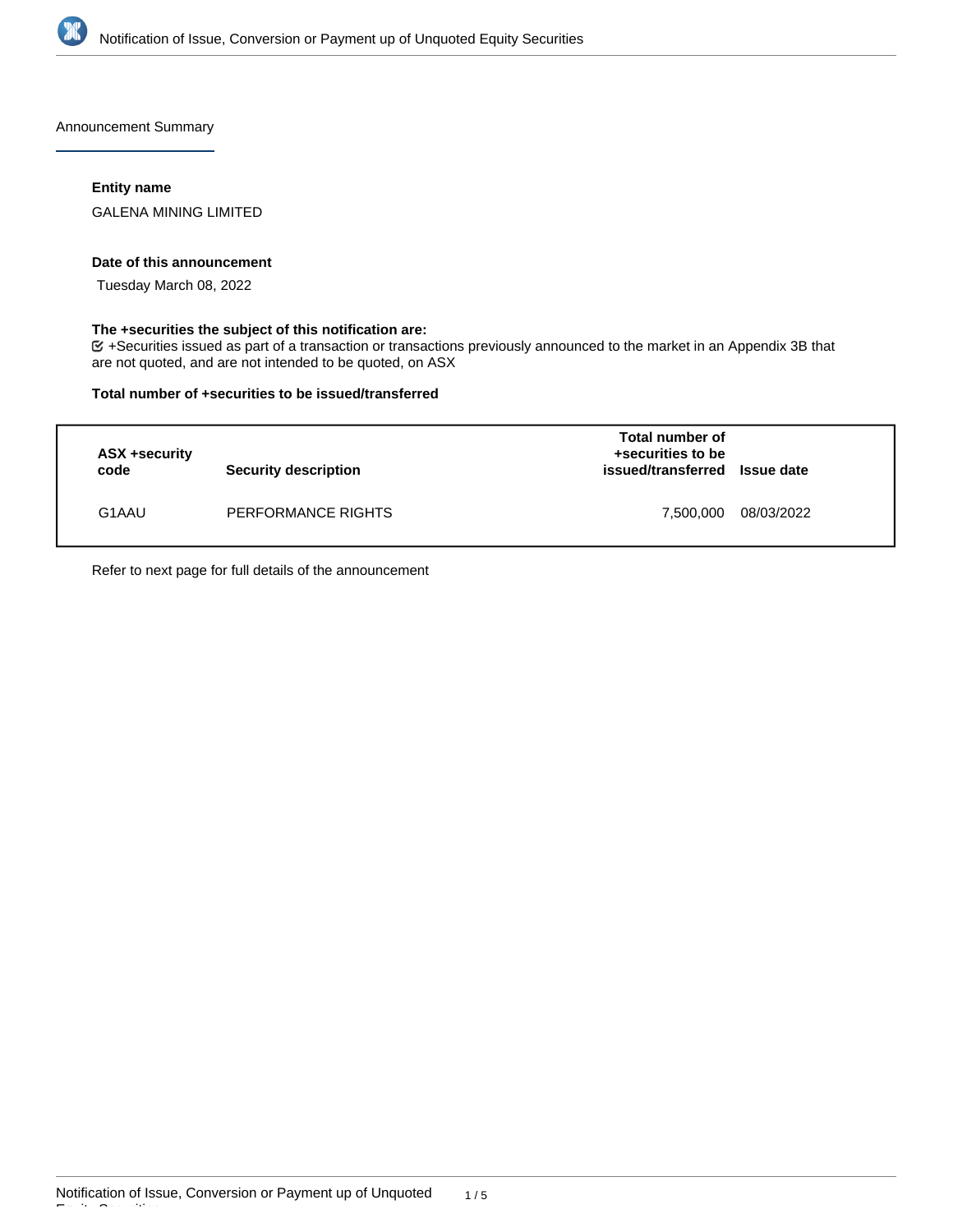

Part 1 - Entity and announcement details

## **1.1 Name of entity**

GALENA MINING LIMITED

We (the entity named above) give notice of the issue, conversion or payment up of the following unquoted +securities.

**1.2 Registered number type**

ABN

**Registration number** 63616317778

**1.3 ASX issuer code**

G1A

# **1.4 The announcement is**

New announcement

## **1.5 Date of this announcement**

8/3/2022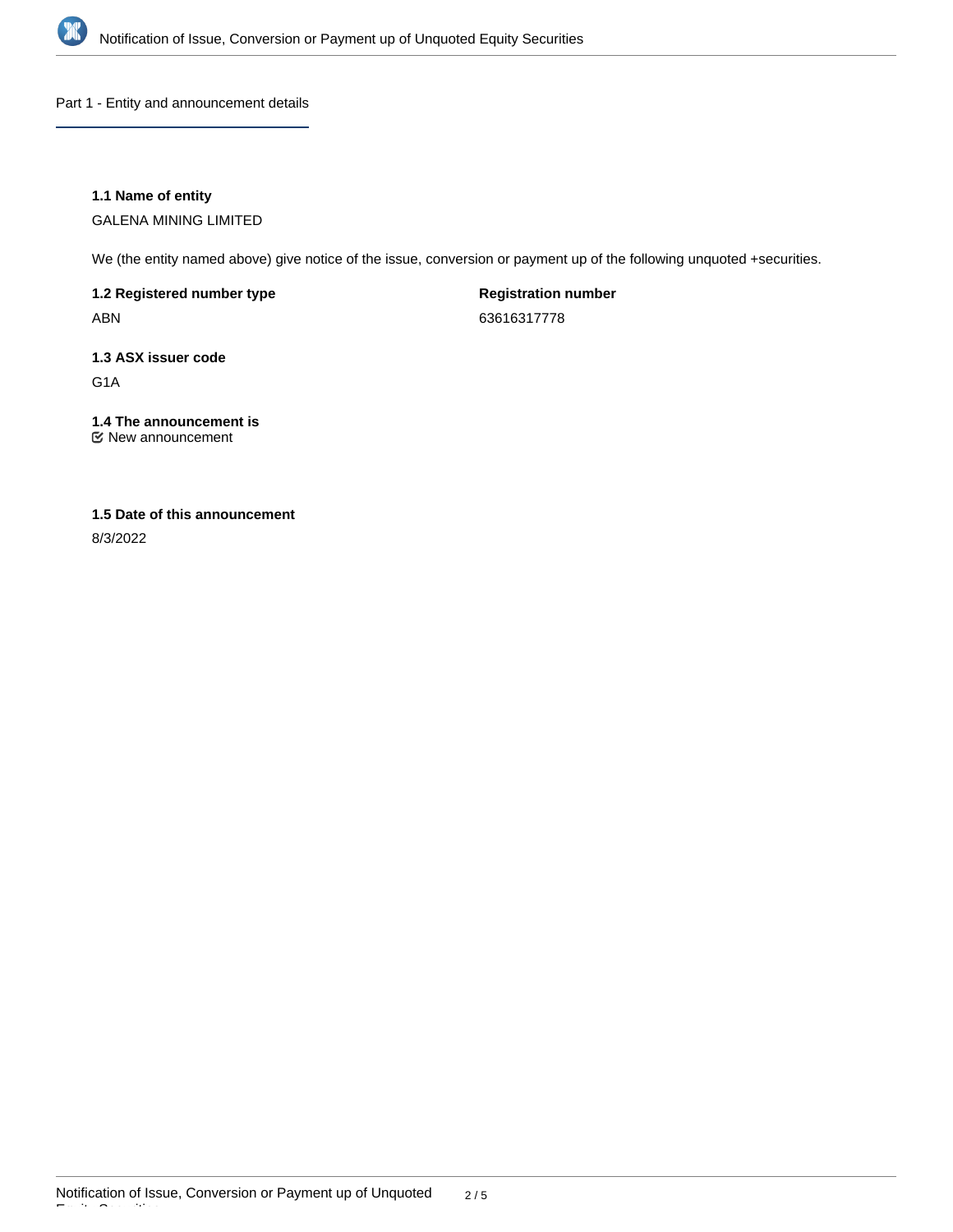

## Part 2 - Issue details

#### **2.1 The +securities the subject of this notification are:**

+Securities issued as part of a transaction or transactions previously announced to the market in an Appendix 3B that are not quoted, and are not intended to be quoted, on ASX

#### **Previous Appendix 3B details:**

| <b>Announcement Date and</b><br><b>Time</b> | <b>Announcement Title</b>                                | Selected Appendix 3B to submit quotation<br>reauest |  |
|---------------------------------------------|----------------------------------------------------------|-----------------------------------------------------|--|
| 15-Jun-2021 09:51                           | New - Proposed issue of securities -<br>G <sub>1</sub> A | A placement or other type of issue                  |  |
|                                             |                                                          |                                                     |  |

**2.3a.2 Are there any further issues of +securities yet to take place to complete the transaction(s) referred to in the Appendix 3B?** No

Equity Securities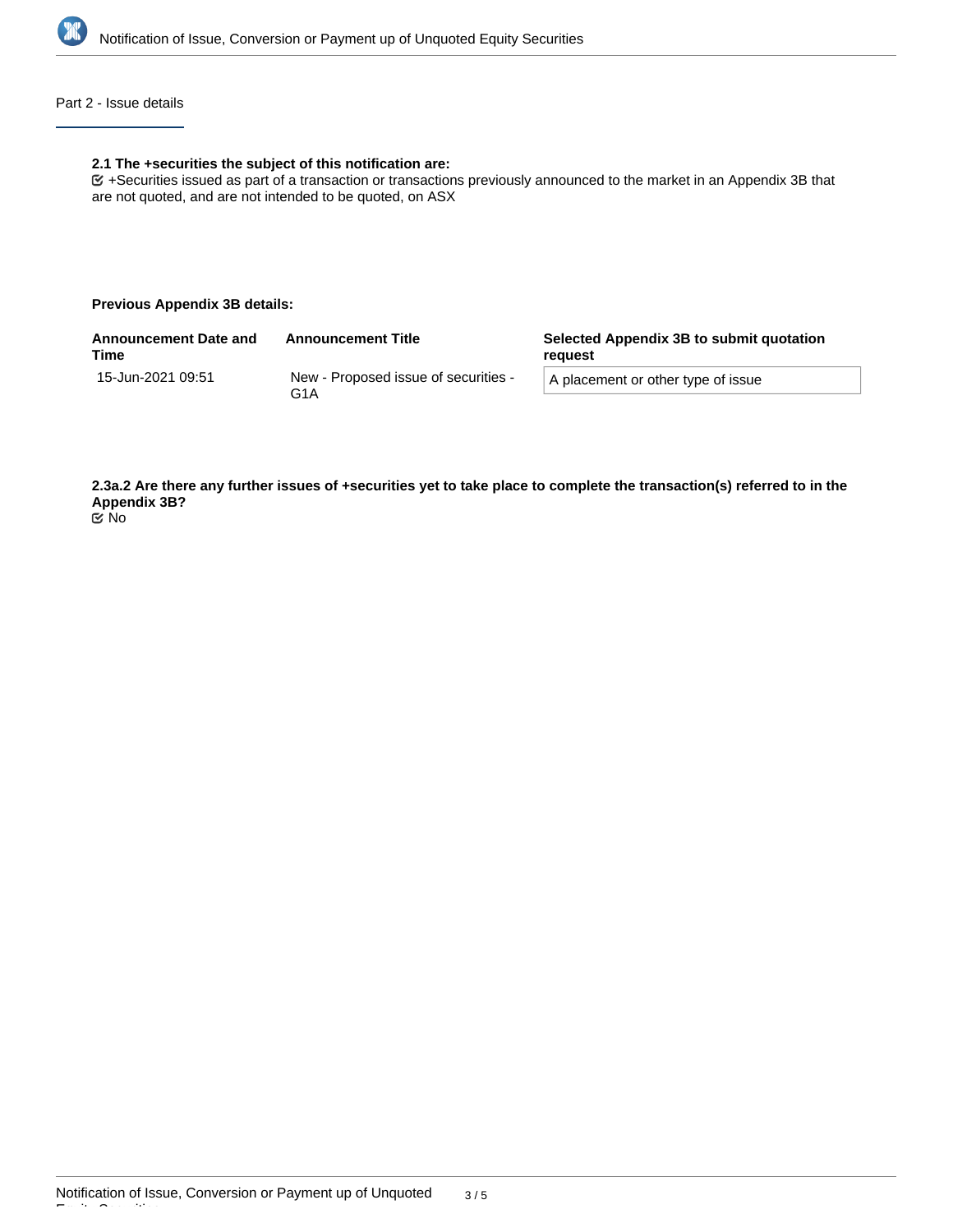

Part 3A - number and type of +securities the subject of this notification (existing class or new class) where issue has previously been

notified to ASX in an Appendix 3B

Placement Details

#### **ASX +security code and description**

G1AAU : PERFORMANCE RIGHTS

## **Date the +securities the subject of this notification were issued**

8/3/2022

#### **Any other information the entity wishes to provide about the +securities the subject of this notification**

Shareholder approval obtained at 2 March 2022 General Meeting. Refer to Notice of General Meeting dated 27 January 2022

Issue details

**Number of +securities**

7,500,000

**Were the +securities issued for a cash consideration?** No

## **Please describe the consideration being provided for the +securities**

Nil - pursuant to Managing Director agreement